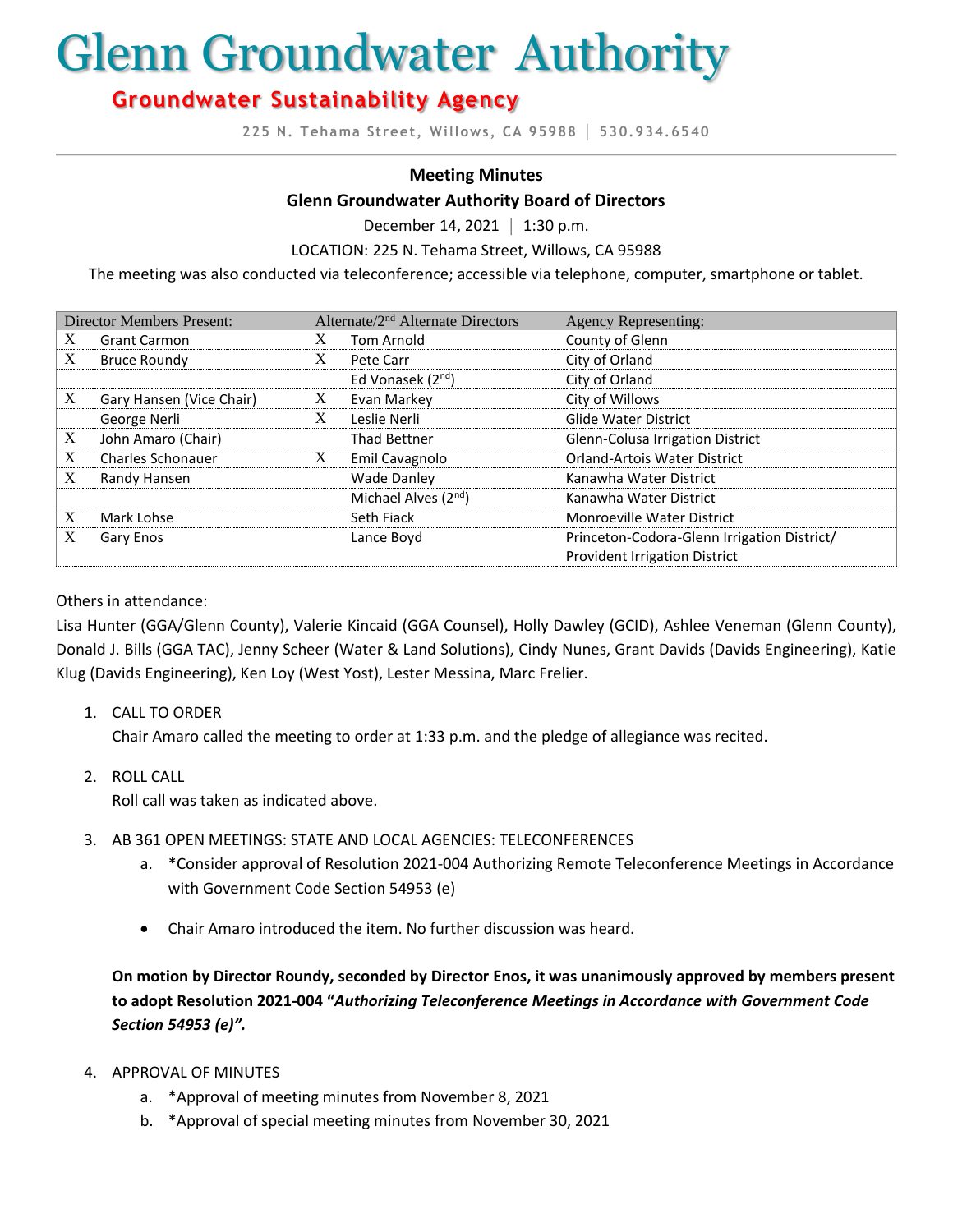**On motion by Director Carmon, seconded by Director Roundy, the meeting minutes of November 8, 2021 and special meeting minutes of November 30, 2021 were unanimously approved as presented by members present.**

- 5. PERIOD OF PUBLIC COMMENT
	- No comments were presented or heard.
- 6. STAFF UPDATES
	- Glenn Groundwater Authority (GGA) Program Manager, Lisa Hunter, stated the GSP development grant amendment request has been submitted to the Department of Water Resources (DWR), and that the Colusa Groundwater Authority (CGA) will remain listed as the contracting agency, and Ms. Hunter will be listed as the project manager at least until a replacement is found for former CGA program manager, Mary Fahey.
	- Ms. Hunter also stated that staff was made aware of sink holes developing in the Colusa and Corning subbasins, and that a site visit has been conducted with Department of Water Resources. Ms. Hunter indicated a Technical Support Services application (grant) would be a potential funding source to investigate the matter and determine what processes are happening and to better understand the situation.
	- Ms. Hunter announced the annual audit is underway.
- 7. FINANCIAL REPORT
	- a. \*Review and accept Monthly Activities Report.
	- b. \*Review and consider approval of claims.

No discussion was held on item 7.a.

**On motion by Director Schonauer, seconded by Director Lohse, it was unanimously ordered to approve the Monthly Activities Report as presented by members present.** 

No discussion was held on item 7.b

# **On motion by Director Enos, seconded by Director Randy Hansen, it was unanimously ordered to approve the claims as presented by members present.**

- 8. **1:30 p.m.** PUBLIC HEARING: ADOPTION OF THE COLUSA SUBBASIN GROUNDWATER SUSTAINABILTY PLAN
	- a. Conduct a Public Hearing to receive public comments on the Colusa Subbasin Groundwater Sustainability Plan
	- b. \*Consider adoption of the Colusa Subbasin Groundwater Sustainability Plan
	- Ms. Hunter congratulated the Board on the various milestones they have achieved throughout the GSP development process. She noted that the GSP will continue to be modified over time through required annual reports and comprehensive five-year updates.
	- Chair Amaro opened the Public Hearing at 1:38 p.m. and invited commentary from the public, in person and via teleconference.
	- No comments being stated, heard or read, Chair Amaro closed the Public Hearing at 1:39 p.m.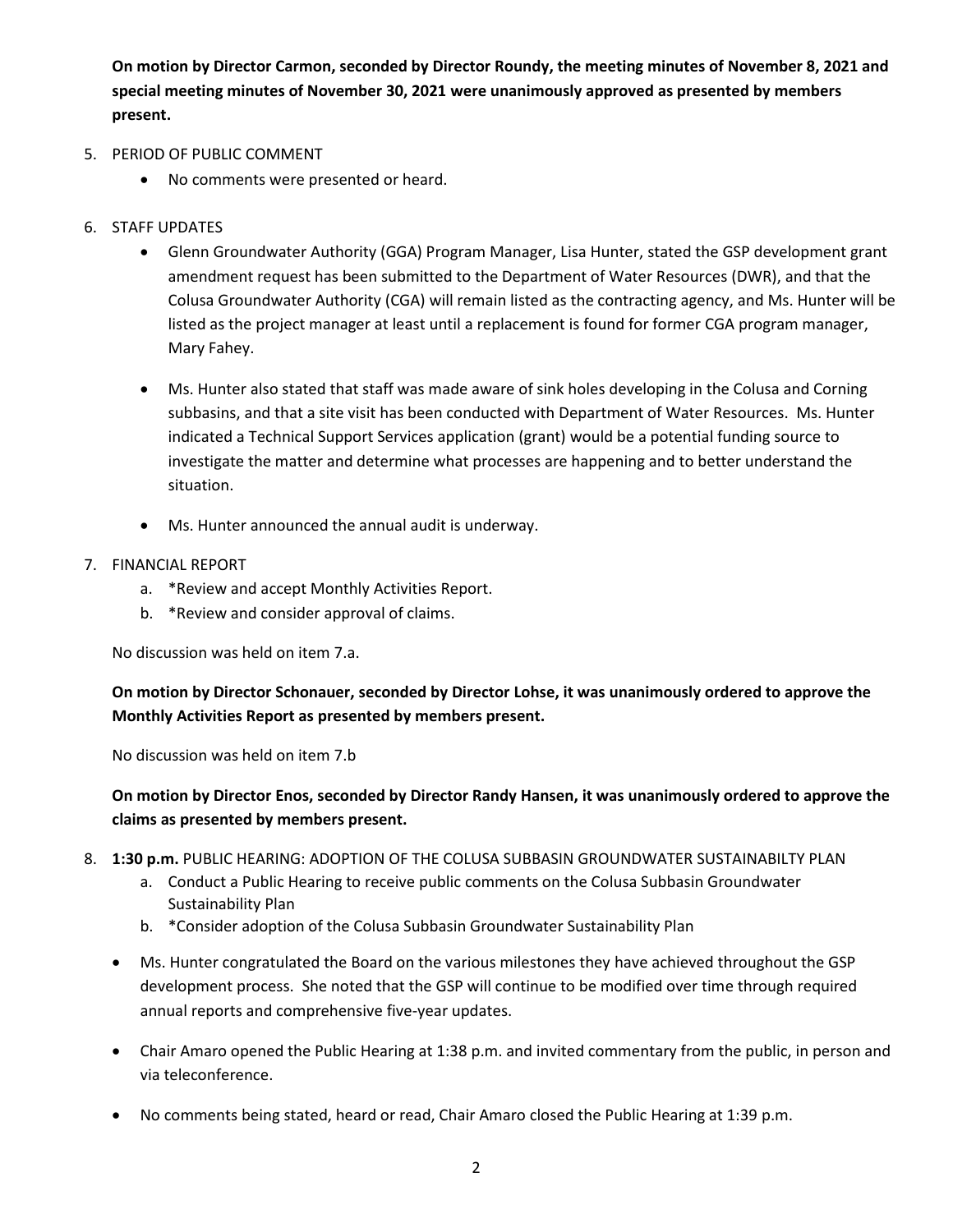- Director Roundy spoke to the City of Orland's disappointment with the plan in regards to protection of drinking water resources, stating the City of Orland's position would be not to adopt the GSP. Discussion ensued regarding the potential of adding a management area, revisions to the sustainable management criteria if warranted, potential additional monitoring, contingency plans, and interim triggers prior to reaching a minimum threshold. Ms. Hunter stated a municipal well within the City's jurisdiction could be monitored to obtain more data, whereby Director Arnold suggested utilizing the new well that is to be built that will be funded by the Department of Water Resources.
- Director Cavagnolo stated once minimum thresholds in the GSP are triggered, the State may intervene but local action of some form is likely being taken before those thresholds are triggered. He further spoke to the importance of managing groundwater versus surface water usage.

# **On motion by Director Gary Hansen, seconded by Director Leslie Nerli, it was ordered to adopt the Colusa Subbasin Groundwater Sustainability Plan per the following proceedings:**

**AYES: Directors Grant Carmon, Gary Hansen, John Amaro, Charles Schonauer, Randy Hansen, Mark Lohse, Gary Enos, Leslie Nerli** 

**NOES: Director Bruce Roundy**

**ABSENT: None**

**ABSTAIN: None** 

- 9. \*APPROVE AGREEMENT 1178.04 WITH DAVIDS ENGINEERING, INC. FOR PROFESSIONAL SERVICES TO PREPARE AND SUBMIT THE 2022 COLUSA SUBBASIN ANNUAL REPORT PENDING COUNSEL REVIEW AND AUTHORIZE THE CHAIRMAN TO EXECUTE THE AGREEMENT
	- Ms. Hunter stated the GGA reviewed the draft scope of work October 11, 2021. There have been no changes in vendor information or the scope of work for the proposed agreement since that time and this item is intended to approve executing the agreement and clarify that it is not necessary to make this item contingent on the approval of the grant amendment.

**On motion by Director Gary Hansen, seconded by Director Leslie Nerli, it was unanimously approved by members present to approve Agreement 1178.04 with Davids Engineering, Inc. for professional services to prepare and submit the 2022 Colusa Subbasin Annual Report pending counsel review; and, authorize the Chairman to execute the agreement.** 

# 10. COMMITTEE UPDATES

- a. Executive Committee
	- i. CGA/GGA Joint Executive Committee
- b. Multi-Benefit Recharge Pilot Project Ad Hoc Committee
- c. Recharge Pilot Project Ad Hoc Committee
- d. Technical Advisory Committee
- There were no committee updates presented or heard.
- 11. \*APPROVAL OF 2022 GGA BOARD MEETING SCHEDULE
	- Chair Amaro introduced the item. No further discussion was had.

**On motion by Director Carmon, seconded by Director Randy Hansen, it was unanimously approved by members present to approve the 2022 GGA Board Meeting Schedule as presented.**